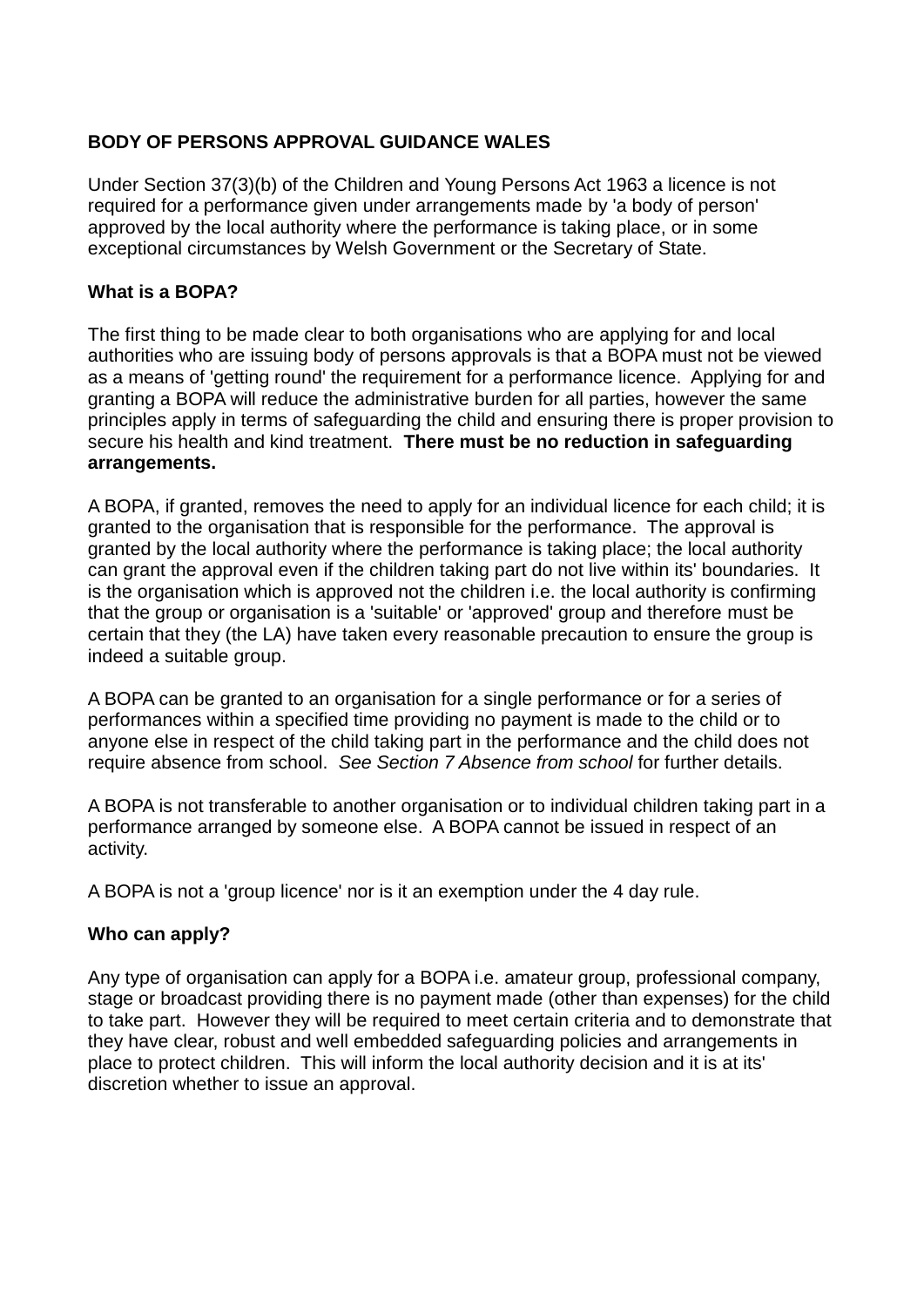## *Festivals (Dance, Drama, Music, Speech) and 'Competitions'*

Since the introduction of the Children (Performances and Activities) (Wales) Regulations 2015 and supporting guidance it is clear that certain performances which were incorrectly ignored previously, fall under the performance licensing system.

A number of festival organisers have argued that due to the 'educational element' inherent within their festivals they should be exempt from licensing. The organisers of a festival are not a school and as such the festival cannot be exempted under section 37(3)(b) of the 1963 Act. Festival organisers should be made aware Welsh Government will confirm they are subject to child performance legislation. (see Keeping Young Performers Safe, Welsh Government Guidance document 192/2015 – see below)

1.5 A performance may not require a licence if it is: a) organised by a school – an educational institution that provides primary or secondary education, rather than a dance school or similar; and b) the school is responsible for producing the performance, which may involve children from that school or from another.

It should also be noted that nowhere in the performance legislation does it state that 'competitions' are exempt from licensing.

If a performance/event meets any of the criteria specified in section 37(2) of the 1963 Act then it falls under child performance licensing legislation regardless of the name given to the event e.g. festival, competition, gala etc. Please note that 'admission charge or otherwise' does include a payment to enter the event.

In the majority of cases the most appropriate way forward for the organiser of these types of events is to apply to the local authority where the event is taking place for a Body of Persons Approval.

The number of festivals and similar events held across Wales and England each year is considerable and may represent a significant workload for licensing officers. When dealing with such events (many of which may involve several hundred children taking part over a number of days and weeks) it is imperative that local authorities focus on the safeguarding arrangements that the organisers have in place as stated above. The licensing officer should not insist on information being forwarded to the local authority which does not directly inform their decision to issue an approval

In exceptional circumstances Welsh Government or the Secretary of State may issue a BOPA. Advice from respective guidance below:

Welsh Government Advice 1.12 states the following:

 Where an application for a BOPA involves large numbers of children over a significant number of local authority areas, then in certain circumstances the Welsh Ministers may consider the application. In most cases, though, local authorities are better placed to judge the needs and safeguarding arrangements required for the children involved and Welsh Ministers would not expect to receive applications on a regular basis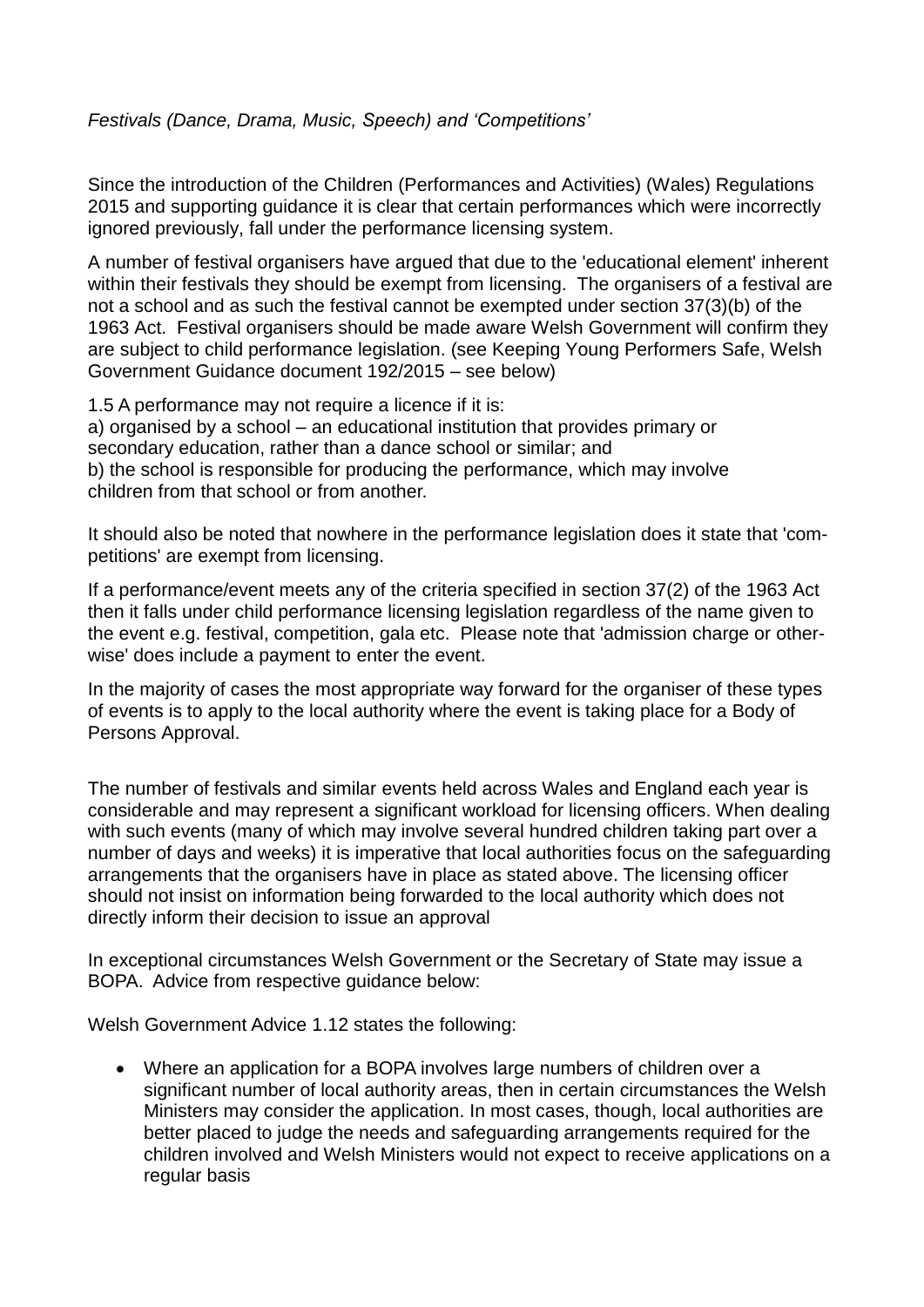Department for Education Advice 1.3.7 states the following:

- The Secretary of State has the power to issue a BOPA but will not generally consider applications. This is because local authorities are better placed to assess arrangements made to safeguard children in local activities, to inspect those arrangements and enforce any requirements or conditions intended to protect children.
- The Secretary of State will not consider any applications that do not involve a large number of performances with a large number of children across a significant number of local authority areas.

Organisations should therefore make an application for approval to the local authority where the performance is taking place. An organisation should not apply to Welsh Government or the Secretary of State because they believe the local authority is taking too long to process an application. They should certainly not apply to the Welsh Government or the Secretary of State because the local authority has turned down an application.

### **How to apply**

The first consideration is to determine if a BOPA is the appropriate route to take in the given circumstances.

If the child is being paid or anyone else is receiving payment for the child to take part then a BOPA is **NOT** appropriate and a licence must be applied for. If the performance in question is a type where it is normally expected a child would receive payment the local authority should question the absence of payment and may take the view that a BOPA is not appropriate in the circumstances.

If absence from school is required then again a BOPA will not be appropriate and a licence must be applied for but see *Appendix A.*

If the above criteria are met the organisation should approach the local authority where the performance is taking place to discuss applying for a BOPA and complete the BOPA application, conditions of approval form and Safeguarding Checklist.

The organisation should apply to the local authority in plenty of time in order that they have sufficient time to assess the application and ask for further information should this be required. It is suggested that 21 days in line with regulations would be a reasonable time frame.

As stated earlier it is at the discretion of the local authority whether to issue a Body of Persons approval and the organisation will need to provide evidence of the following:

- Clear, robust and well embedded safeguarding policies and procedures in place
- A designated child protection/safeguarding officer
- A regularly updated (every 12 months) child protection policy together with details of how this is communicated and followed
- Evidence of any child protection/safeguarding training provided
- Procedures for checking the suitability of persons who will have responsibility for children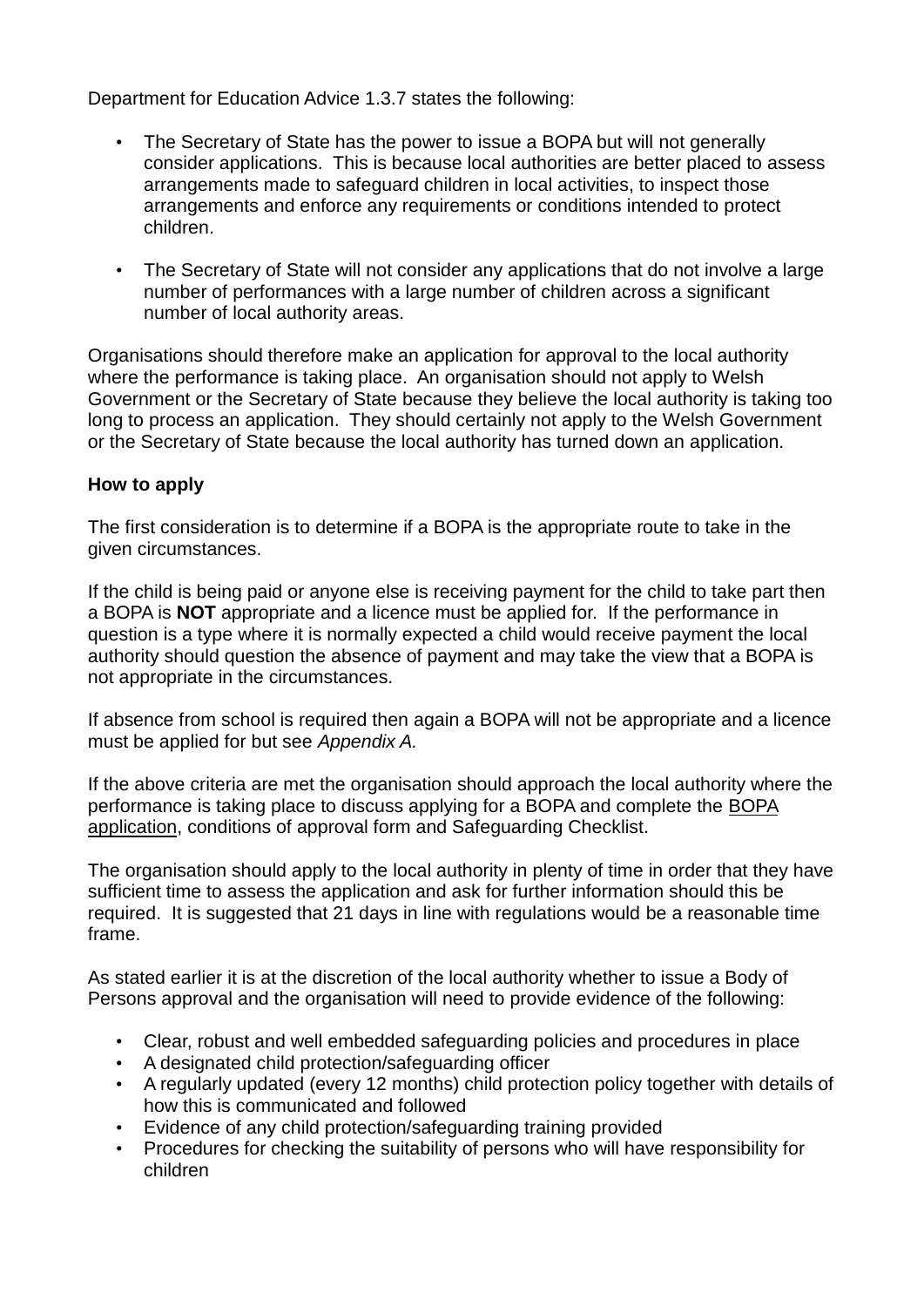The local authority will also ask the organisation to agree to certain conditions which will include the following:

- To comply with Regulation 11 and Regulations 15 to 29 of The Children (Performances and Activities) (Wales) Regulations 2015
- To ensure an appropriate number of local authority approved chaperones or other suitably approved persons are engaged to care for the children and ensure they are supervised at all times
- Ensure suitable arrangements for first aid
- Maintain detailed and complete records of children involved in the event including emergency contact details and any medical issues (see below)
- Obtain a signed statement of fitness from the parent of each child (see below)
- An authorised officer of the local authority having unrestricted access to any rehearsal, technical rehearsal or performance at any venue the organisation may use

If the event is large with several different groups participating, the organiser must assure/demonstrate to the local authority that individual groups will maintain a detailed register of the children they will be responsible for during their time at the event. This should include the name, address, age of the child together with emergency contact details and details of any medical issues. The responsible person must ensure this confidential information is held securely throughout the duration of the event and is available at the place of performance for inspection purposes. The parents should also have signed a statement of fitness. If it is requirement that an entrants form is completed in order to take part in the event best practice would be that a statement of fitness is incorporated within this.

It is not a requirement that the organiser must provide the local authority with the names, date of birth, address and school of the children taking part. Such detailed information does not inform the licensing officer's decision to issue an approval. The licensing officer should request the numbers of children taking part, gender split and age range and this should be taken into consideration to ensure satisfactory supervision.

There may be other conditions that a local authority may wish to impose depending on the individual circumstances of the performance.

Note: Department for Education advice 1.3.7 states: Where a performance is taking place under the auspices of a BOPA the legislation does not require that the child be supervised by a chaperone approved by the local authority.

**This statement cannot be taken in isolation.** The local authority as to be certain the organisation has clear, robust and well embedded policies for safeguarding children and the supervision and care of the children is paramount. When considering whether to issue an approval to a group, the licensing officer must ask the group to explain their procedures for carrying out background and suitability checks on the adults who will be caring for the children. For example; what is the procedure for obtaining a DBS check and how would they deal with any adverse information on a disclosure? Do they obtain independent references? What training do they provide in terms of child protection and child performance legislation? Experience shows they will very often be unable to demonstrate acceptable procedures are in place and as such only the use of local authority approved chaperones will enable the group to be considered for a body of persons approval. It is the firm view of NNCEE that children performing under a BOPA are best supervised by local authority approved chaperones and this should be the default position when possible.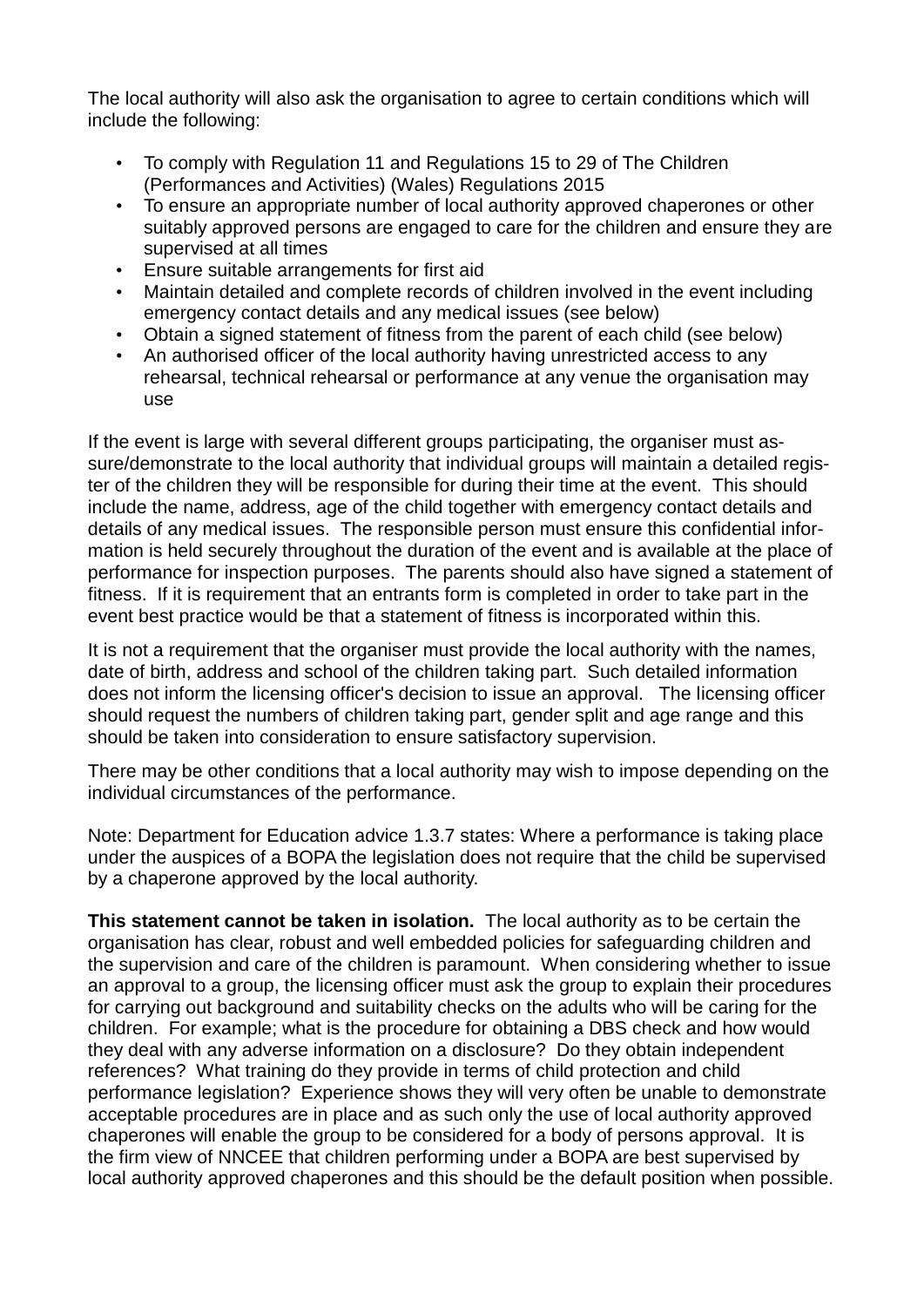However, it is acknowledged there may be some exceptions. Licensing officers should look at events on an individual basis and refrain from adopting 'a one size fits all' approach. For example due the nature of the event and what is required from the children taking part Licensing Officers may view alternative arrangements to the 1:12 or lower ratio of local authority chaperones as satisfactory to safeguard all the children involved. By entering into detailed discussion with the organiser regarding the operation and running of the event i.e. signing in and out procedures, holding areas, changing areas if required, the proposed movement of the children between various areas of the venue and their supervision, licensing officers may agree a mix of supervision options consisting of local authority chaperones, DBS checked adults, teachers and a child's own parent. See following examples.

### Example

A cathedral holds a number of evening events in which several schools take part. It was appropriate to grant a BOPA and in this case the local authority did not make it a condition that local authority approved chaperones were engaged. The children were supervised by their teachers, however the local authority agreed a ratio of teachers to pupils ensuring sufficient numbers were present and supervision was not being undertaken by parent helpers.

### Example

A BOPA was issued to a local authority organisation that ran a choir for children with avariety of different special needs. This choir was due to perform at an event organised by the local authority group. As many of the children had quite specific special needs more supervision was required than the usual 1 chaperone for 12 children. It was agreed that the people best qualified to supervise and provide the specific support these children needed was the support staff from the child's special needs school, who were neither teachers nor chaperones. The support staff who were DBS checked and trained in dealing with these specific needs were to support the local authority music teachers for the choir. The Music staff had undergone safeguarding training and training on the performance regulations as part of the requirement for the granting of the BOPA and were also DBS checked. This arrangement worked well and the children were able to fully participate in the concert.

#### Example

An organisation was due to hold the finals of their annual dance event. Heats had been held around the country and the winning groups were travelling to the venue for the grand final. High numbers of children were taking part and would be present at the venue for the maximum permitted hours where they would rehearse and then perform at their allotted time.

A face to face meeting was arranged with the organiser at the venue. It was discovered the individual dance groups had a mixture of supervision arrangements in place i.e. the required number of local authority approved chaperones, a mix of chaperones and DBS checked adults, DBS adults and parents. It was agreed with the organisers that a sufficient number of their staff would be approved as chaperones. These chaperones would ensure the individual dance groups and their chaperones were escorted backstage to the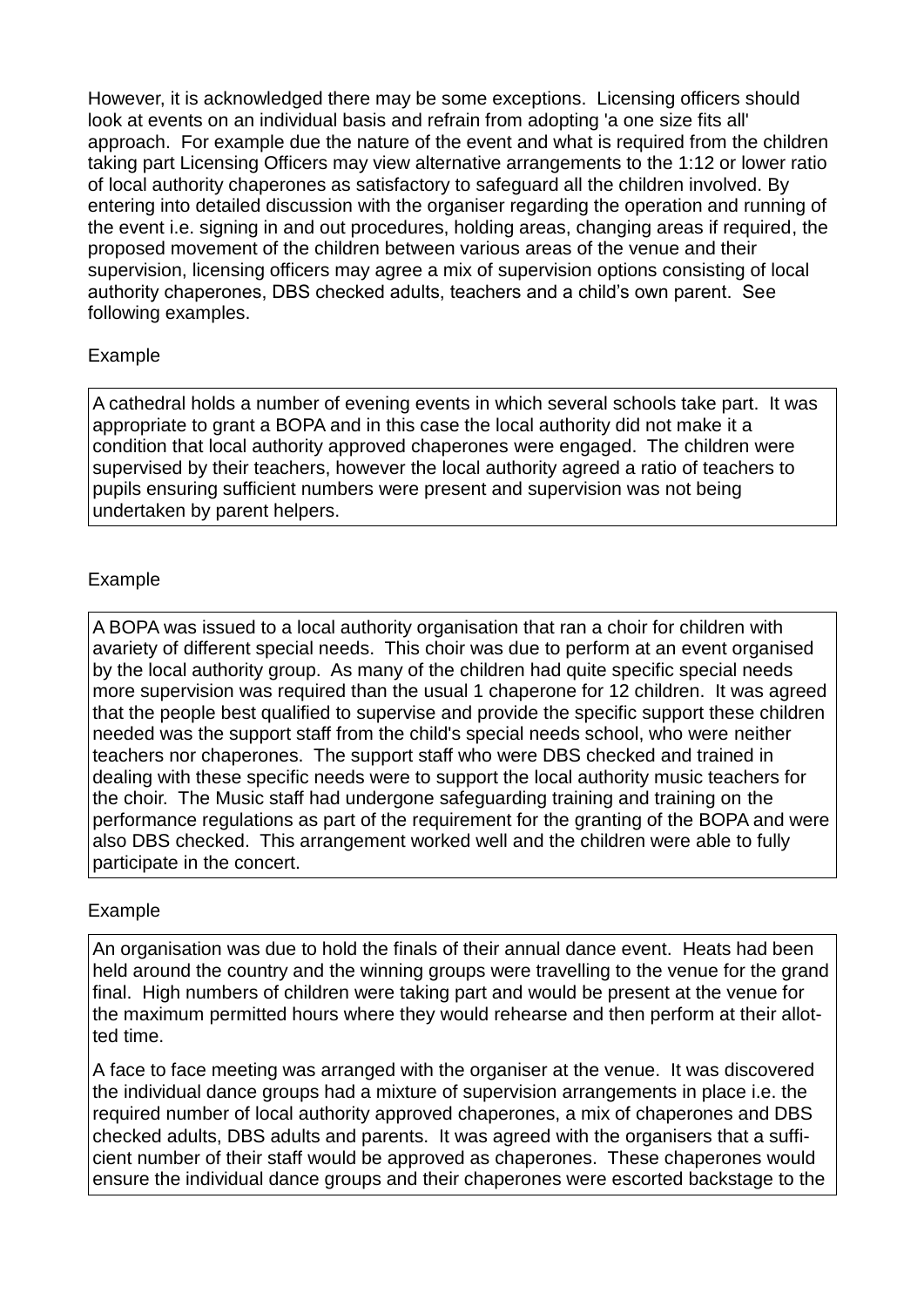dressing rooms at their allotted time, were escorted to and from the stage and then escorted back to the respective 'holding' area following the performance. This ensured the backstage area was being supervised by local authority approved chaperones throughout the performance. Arrangements for supervision of the children when not backstage or performing were also discussed and agreed. This arrangement worked well and the event ran smoothly.

#### Example

A local festival organiser approached the local authority to discuss applying for a BOPA for their annual festival. This took place over a number days with a large number of entrants being children. Apart from the usual groups of children, a number of the children were sole entrants who would be either singing, playing an instrument or reciting a piece of prose. The local authority were advised it was normal practice for these children to sit in the audience with a parent until they were called to perform at their allotted time; the organiser was not aware if they had arrived until they were called. It was agreed with the organiser the parent should act as chaperone for their child, remain with them in the audience and escort them to and from the stage. It was also agreed that a list of child entrants should be maintained for each day and the parent should sign their child in on arrival and out when leaving.

Whenever possible it is considered best practice that the person or persons from the group are interviewed by the licensing officer. This can take place at local authority offices or if it is a local group preferably at the place where they rehearse and perform. This will enable the licensing officer to see at first hand the procedures the group have in place and to carry out an inspection of the place of performance and rehearsal as required by Regulation 17.

# **Issuing a BOPA**

The local authority can issue a BOPA for a single performance or for a series of performances over a given period; this is normally up to one year.

If the approval is given for a period of time it should be a condition that the organisation provides the local authority with details of each performance /rehearsal including the dates, times and location, the names of the chaperones together with the number of children taking part including gender split and age range, at least 21 days in advance of the first performance unless the local authority has agreed a shorter notice period.

If satisfied with the proposed arrangements the local authority should issue an approval to perform in respect of the specified performance.

As stated previously a child does not need to live within the boundaries of the local authority issuing the BOPA. Should they become aware of this the issuing local authority does not need the 'permission' of another authority for their children to be included. It does not matter if a child has performed on 4 days or more in the last 6 months they can still be included in a BOPA.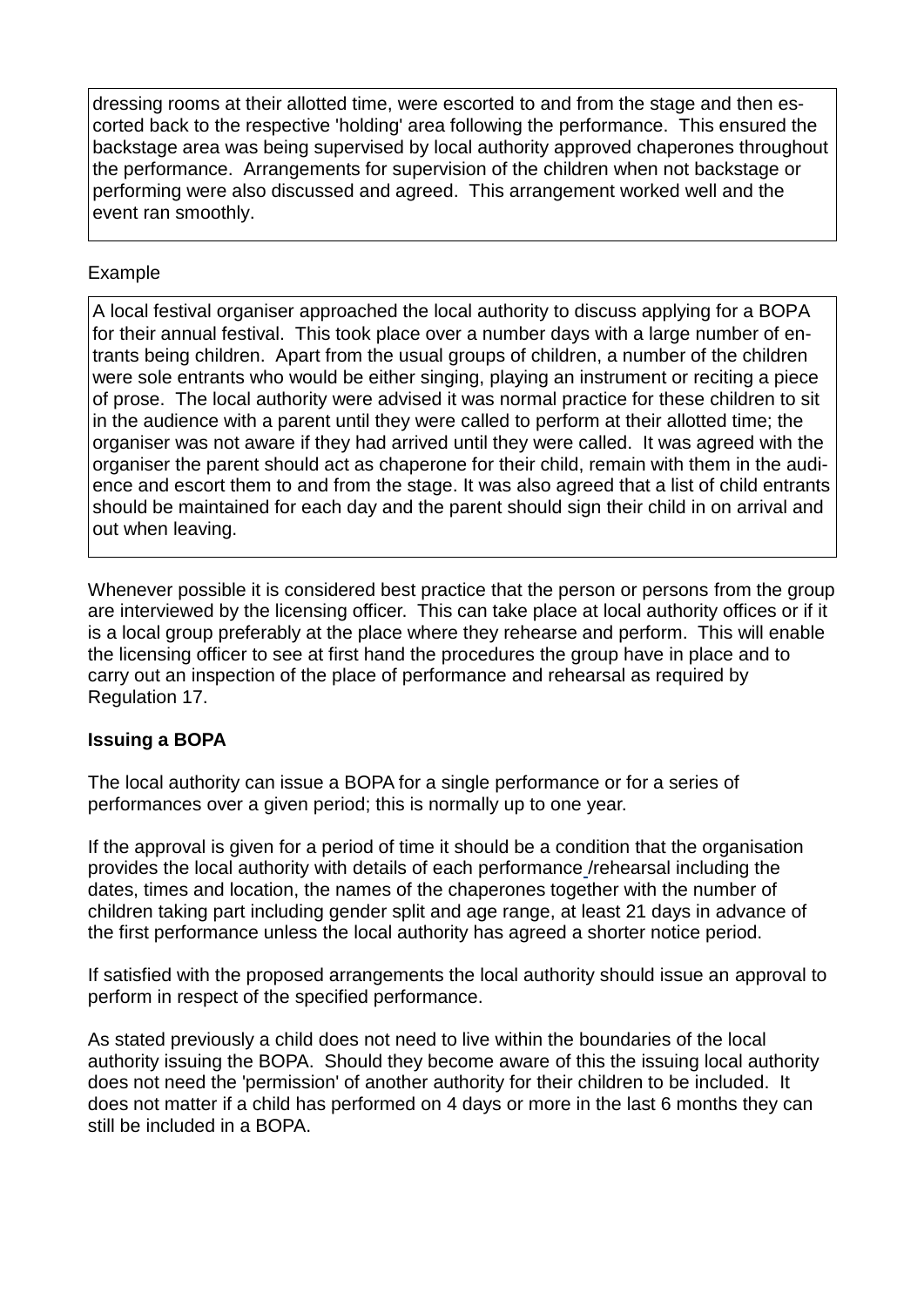### Example

Amy has had 2 licences issued in the last 3 months and has worked for 2 days on a TV drama and filmed a TV commercial for 1 day. The local theatre group she is a member of are putting on a production for 4 days and have been granted body of person's approval. Amy can perform under the BOPA.

However if a child has performed under a BOPA the number of days will count as performance days.

#### Example

Jake played 'Oliver' in the production put on by the local group where he is a member. The group were granted a BOPA and Jake performed for 3 days. An enquiry was received from another organisation who wanted to film with Jake for 2 days and as he wasn't been paid and wasn't missing school (filming was at the weekend) they wanted to make use of the 4 day rule exemption. In this instance the days Jake performed under the BOPA must be counted and an exemption cannot be applied, the organisation must apply for a licence.

Licensing officers may question how they can apply the '4 day rule' exemption if they are not notified of the individual children performing under a BOPA. It is not for local authorities to police the '4 day rule' and licensing officers should refer to Page 8 of this guide 'The 'four day rule'. Paragraph 4 of the section states:

It is a legal requirement to apply for a licence when one is required and any person who causes or procures any child to do anything in contravention of the licensing requirement commits an offence and may be subject to a fine, imprisonment or both. If a producer is relying on the four day rule as a basis for not applying for a licence, they should have reasonable grounds for believing the child has not performed on more than 3 days in the previous 6 months.

Clearly the onus is on the producer to ensure they make reasonable enquires and best practice examples are given within the section. Licensing officers need to ensure their form of exemption is explicit and makes absolutely clear to the producer what enquiries they should make and the likely consequences should they fail to do so.

#### **BOPA decisions**

As has already been stated it is at the discretion of the local authority whether to issue a BOPA and they can place any conditions on the approval to ensure the wellbeing of children.

A BOPA can be revoked if the organisation fails to meet the agreed conditions and if the local authority has concerns about the safety and wellbeing of the children involved in the performance.

If a local authority decides not to grant a BOPA it is best practice they write to the organisation stating the reasons for refusal. APPENDIX A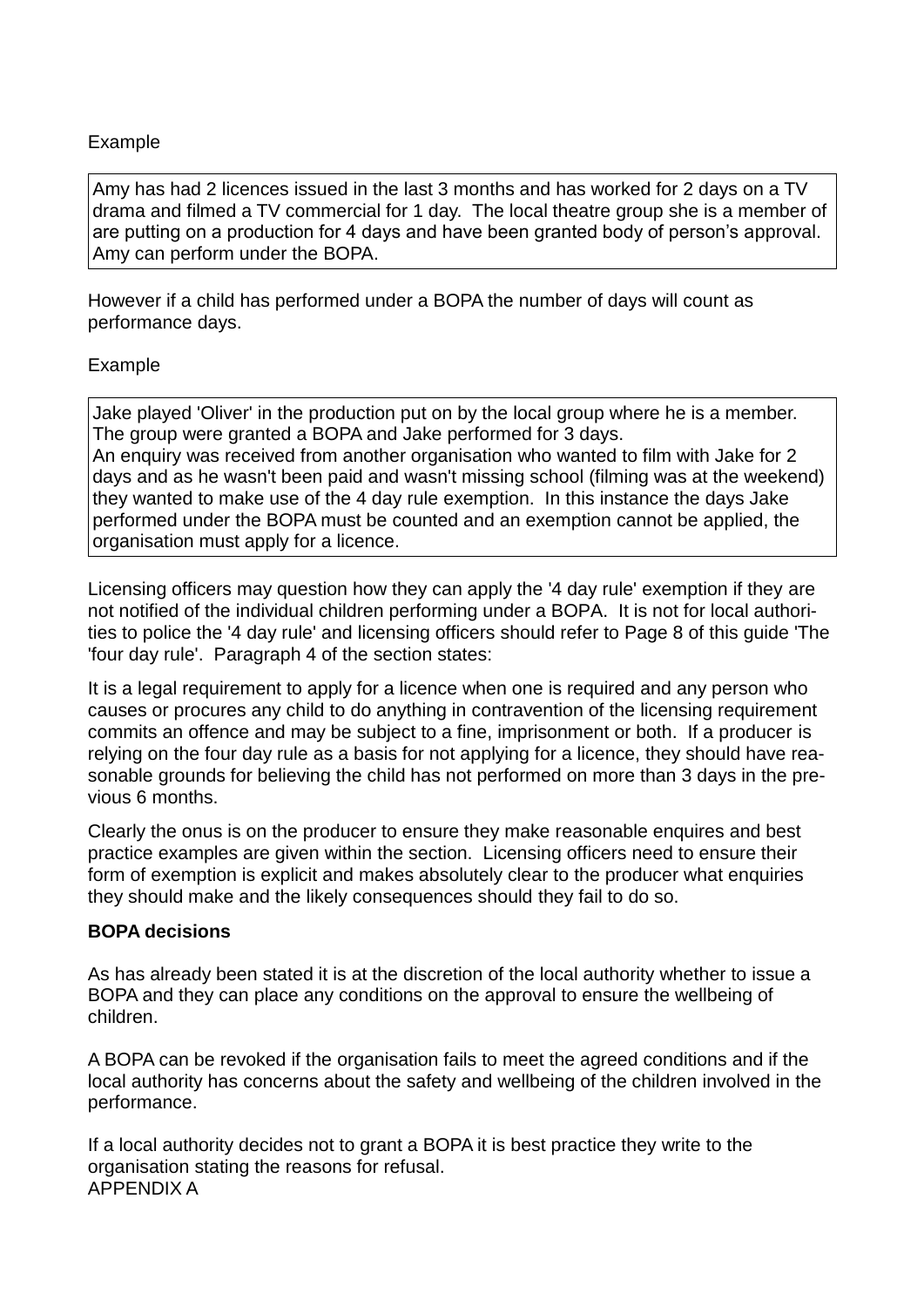# **SECTION 7 ABSENCE FROM SCHOOL**

It is important that licensing officers are clear on the different sections of legislation which have a bearing on absence from school to take part in a performance, activity or paid sport. The legislation covering this are:

### **Children and Young Persons Act 1963 s 37(4) and 37(7) The Education (Pupil Registration) (Wales) Regulations 2010 Reg.7**

Section 37(4) of the 1963 Act states that a local authority shall not grant a licence for a child to do anything unless they are satisfied his education will not suffer. Section 37(7) of the 1963 Act states a licence shall specify the times during which the child may be absent from school for the purposes authorised by the licence and for those times specified the absence shall be deemed to be authorised by a person authorised in that behalf by the managers, governors or proprietor of the school.

Licensing authorities should bear in mind that section 37(4) states that if they are satisfied the child's education will not suffer they shall not refuse to grant a licence. Therefore if the school cannot provide evidence or the local authority is not convinced by their evidence or objections they **must** issue a licence, if they are satisfied with all other aspects of the application.

A letter from the head teacher must accompany the licence application, unless the authority is satisfied that it is not possible or practicable to get such a letter (such as when an application is made during school summer holidays and does not involve time out of school), but not if there could have been time to get a letter if the application had been better planned.

# **The Education (Pupil Registration) (Wales) Regulations 2010 Reg.7**

Regulation 7(2) states: Leave of absence shall not be granted to enable a pupil to undertake employment (whether paid or unpaid) during school hours except—

(a)employment for the purpose of taking part in a performance within the meaning of section 37 of the Children and Young Persons Act 1963(**[1](http://www.legislation.gov.uk/uksi/2006/1751/regulation/7/made#f00007)**) under the authority of a licence granted by the local authority under that section;

This is further clarified by Welsh Government advice (Keeping Young Performers Safe Guidance document no: 192/2015 Section 2.9 which states: For local authority maintained schools and special schools not maintained by the local authority, a child may not be absent from school in order to perform or to take part in paid sport or modelling unless a licence has been obtained from the child's local authority. In practice, this means that unless the performance or activity is taking place outside of school hours (for example at a weekend or during school holidays), a child may not rely upon one of the exemptions in section 37(3) in order to perform as the head teacher may only authorise absence for a child to take part in a performance or activity for which a licence has been obtained.

# However –

Regulation 7(5) states: This regulation (i.e. Regulation 7 in its entirety) applies only in relation to a maintained school and a special school not maintained by a local education authority.